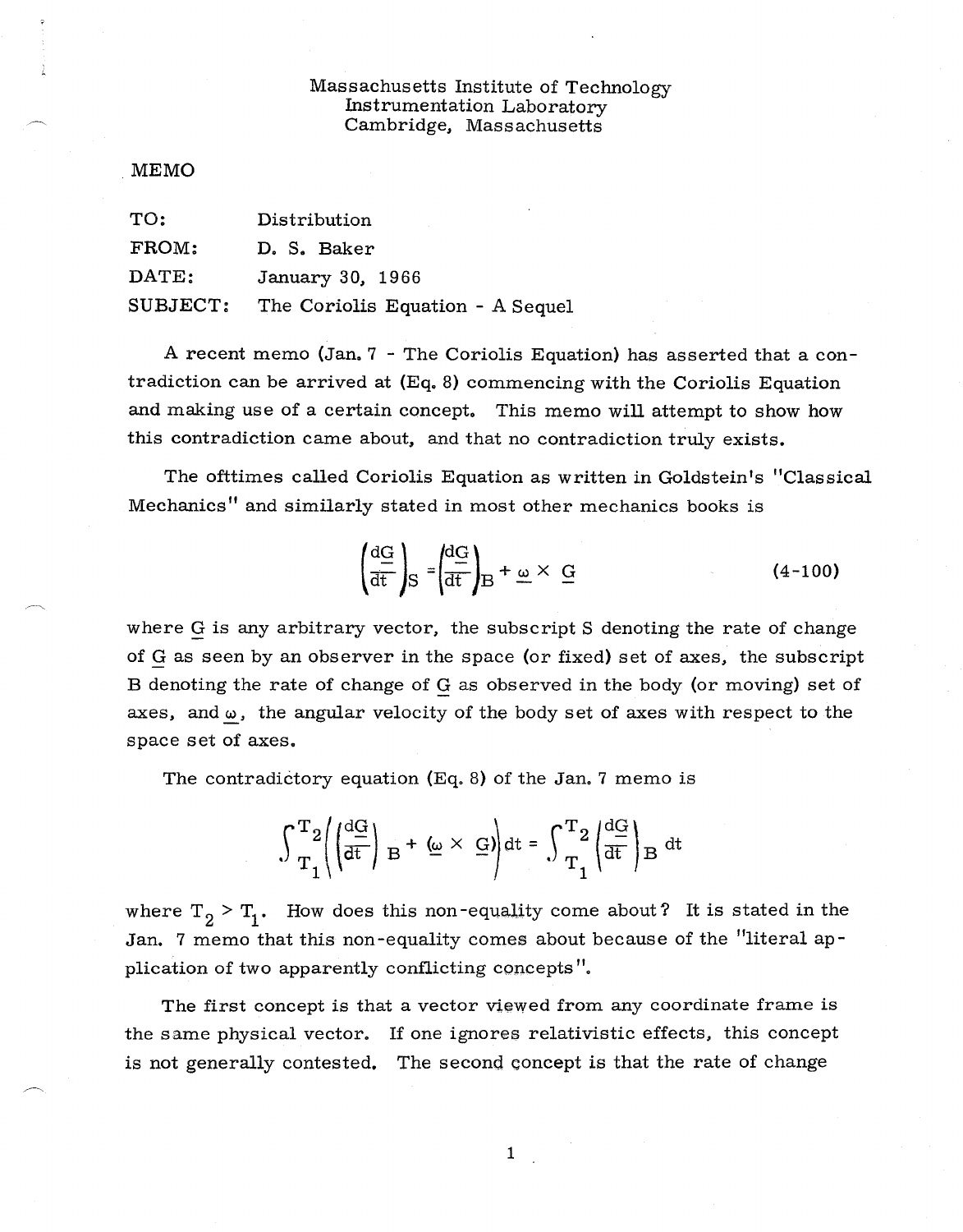of a vector as viewed in two coordinate systems is different if the two systems are rotating with respect to each other. This is just a less specific way of stating Eq. (4-100).

Applying the first concept at times  $T_1$  and  $T_2$ ,  $T_2 > T_1$ , we have

$$
(\underline{G})_{ST_1} = (\underline{G})_{BT_1}
$$
 (1)

$$
(\underline{G})_{ST_2} = (\underline{G})_{BT_2}
$$
 (2)

as stated in the Jan. 7 memo, the subscripts S and B again denoting the vector as observed in the S or B system,respectively. And the vector at  $t = T<sub>2</sub>$  as viewed in the S system (non-rotating) can be written as

$$
(\mathbf{G})_{\mathrm{ST}_2} = (\mathbf{G})_{\mathrm{ST}_1} + \int_{\mathrm{T}_1}^{\mathrm{T}_2} \left(\frac{\mathrm{d}\mathbf{G}}{\mathrm{d}t}\right) \mathrm{S} \mathrm{d}t \tag{3}
$$

as given by Eq. (4) of the Jan. 7 memo. Next the following statement is made;

$$
(\underline{G})_{BT_2} = (\underline{G})_{BT_1} + \int_{T_1}^{T_2} \left(\frac{dG}{dt}\right) B dt.
$$
 (4)

The contradiction is already evident since substituting for  $\left(\frac{G}{BT}\right)_{BT}$  and  $\left(\frac{G}{BT}\right)_{BT}$ from Eqs. (1) and (2), respectively, into Eq. (4) yields a contradiction when compared with Eq. (3).

This memo maintains that Eq. (4) is incorrect. Let us examine a more detailed version of Fig. 1 of the Jan. 7 memo, cf. Fig. 1. For the present, let  $T_2 = T_1 + dt$ , where dt is a small increment of time. The S system is assumed fixed in the page. The B system is rotating with angular velocity  $\omega$  about the positive Z axis of either system. One can think of this figure as being a superposition of two pictures taken of the complete system at  $t = T_1$ , and t =  $T_2$ . During the time dt, the B system has rotated  $d\theta_1 = \omega dt$ . Also, during this same dt, the vector  $\underline{G}$  has changed by  $\left(\text{d}\underline{G}\right)_{\mathbb{S}}$  as seen by the S observer. Under the assumption that the S frame is the fixed or inertial system,  $(dG)_{S}$  can be thought of as the true change in G during dt. If we know  $\frac{\omega}{\omega}$ , then  $(\omega \times \overline{G})$  dt can be calculated, and subtracting it from  $(dG)_{S}$ , one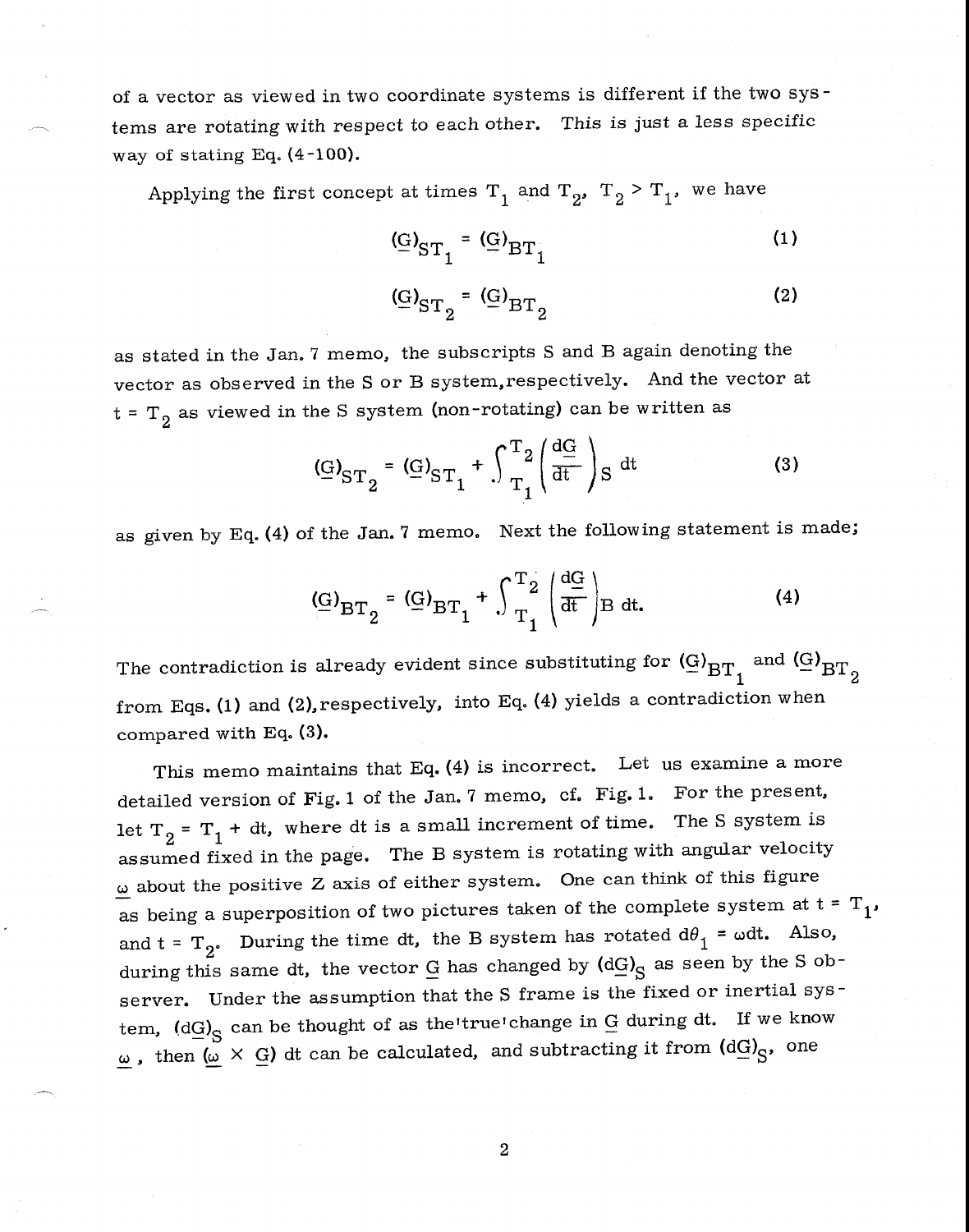

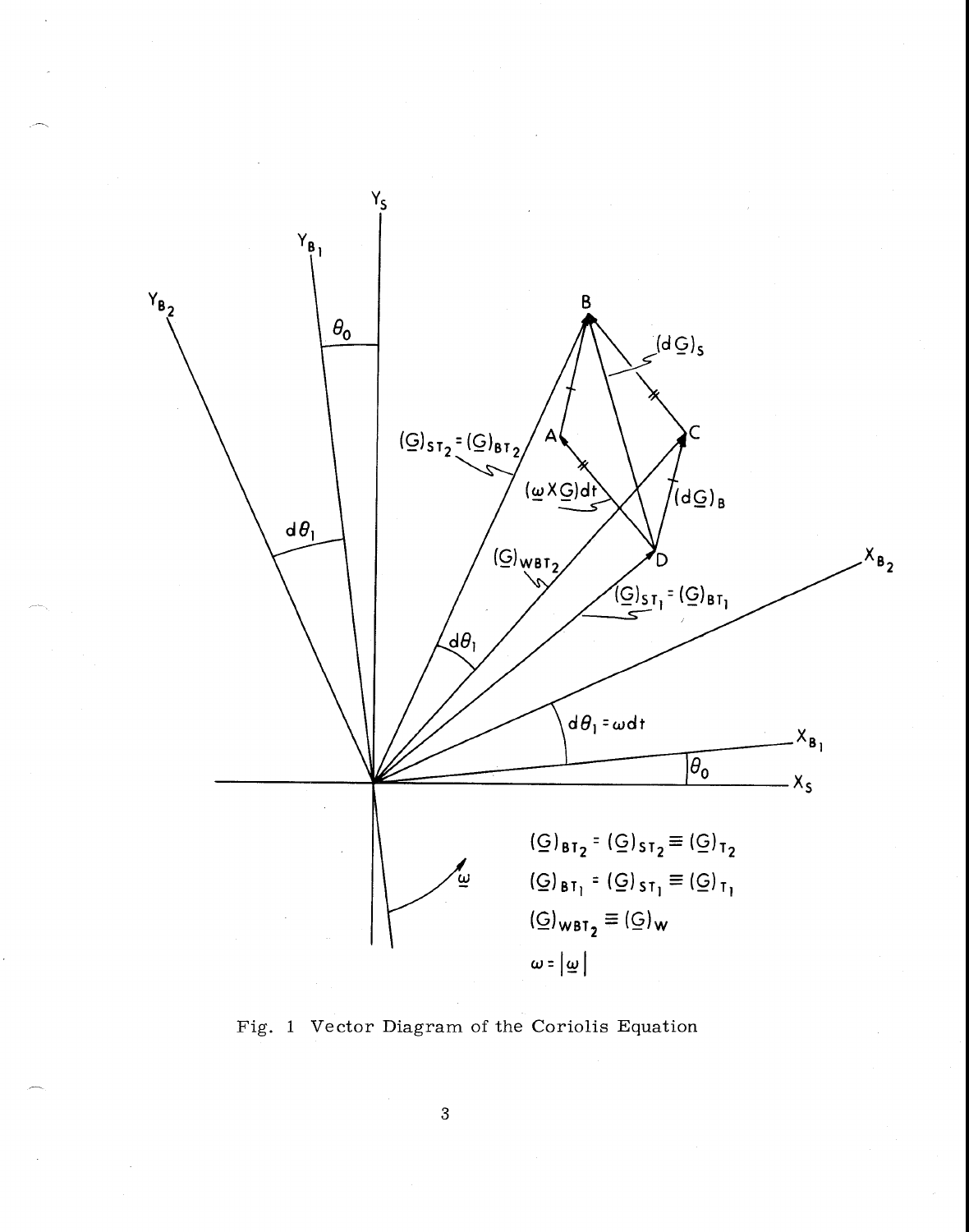finds  $(d\underline{G})_{R^*}$ . In other words, the tetrahedren A B C D, or either of the triangles,  $A B C$  or  $B C D$ , is a vector diagram statement of Eq. (4-100).

From Fig. 1, the equation for 
$$
(\underline{G})_{BT_2}
$$
 is seen to be  
\n
$$
(\underline{G})_{BT_2} = (\underline{G})_{BT_1} + (d\underline{G})_B + (\underline{\omega} \times \underline{G}) dt
$$
\n
$$
= (\underline{G})_{ST_1} + (d\underline{G})_B + (\underline{\omega} \times \underline{G}) dt
$$
\n
$$
= (\underline{G})_{ST_1} + (d\underline{G})_S = (\underline{G})_{ST_2}
$$

The vector calculated in Eq. (5) of the Jan. 7 memo is labeled  $(G)_{\text{WBT}_2}$ in Fig. 1 and is

$$
(\underline{\mathrm{G}})_{\mathrm{WBT}_2} = (\underline{\mathrm{G}})_{\mathrm{T}_1} + (\mathrm{d}\underline{\mathrm{G}})_{\mathrm{B}} \equiv (\underline{\mathrm{G}})_{\mathrm{W}}
$$

where  $\left(\underline{G}\right)_{T_1}$  is the true vector at  $t = T_1$ . This 'pseudo' vector,  $\left(\underline{G}\right)_W$ , is that which the B observer would mistakenly believe he sees at  $t = T<sub>o</sub>$  due to the small rotation  $\omega$ dt. If the B observer is not aware of the rotation dt, he mistakenly thinks he remains in the  $X_{B_1}$ ,  $Y_{B_1}$  frame at t =  $T_2$ , and believes he is observing  $\left( \underline{G} \right)_W$ . The angle between  $\left( \underline{G} \right)_W$  and  $\left( \underline{G} \right)_T$  is 2 wdt which is also the angle between the  $B_2$  and  $B_1$  frames. For a unit time, this angle is dependent on  $\omega$  and not on the angle between the B and S systmes. During subsequent dt's, the B observer makes similar mistakes in the position of  $G$ . To find  $G_W$  after many time steps, i.e. the vector the B observer believes he is observing, one adds the  $(dG)_R$ 's to the original vector  $\left(\underline{G}\right)_{T_1}$ .

Although we have spoken of the S frame as fixed and the B frame as moving with respect to it, the reverse choice could have been made (B fixed and S moving). In Fig. 1 the B observer would believe the S frame to be rotating with an angular velocity  $\omega_1$ . The new equation would be

$$
\left(\frac{\mathrm{d}\mathrm{G}}{\mathrm{d}t}\right)_{\mathrm{B}} = \left(\frac{\mathrm{d}\mathrm{G}}{\mathrm{d}t}\right)_{\mathrm{S}} + \omega_1 \times \mathrm{G}.
$$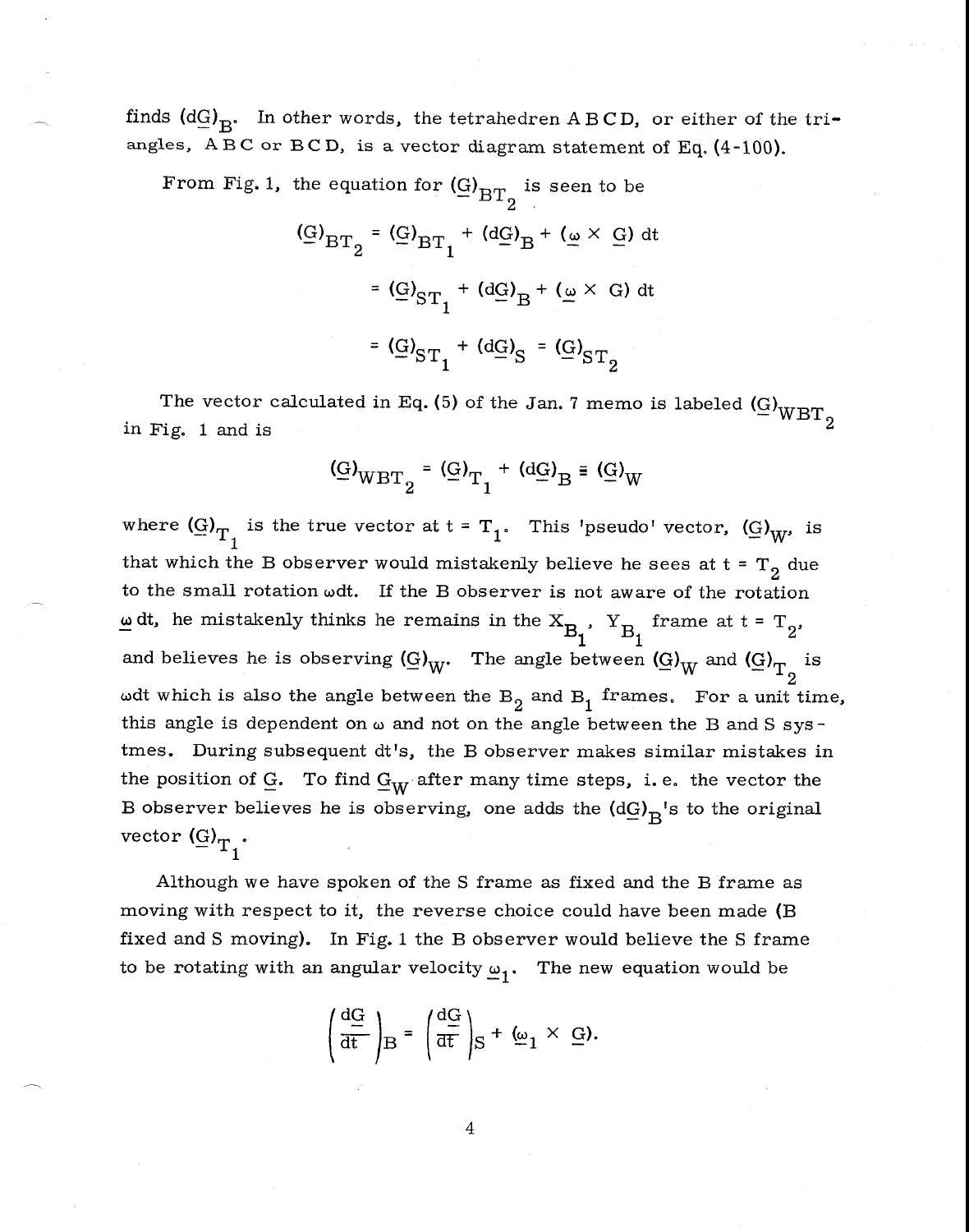But,  $\omega_1 = -\omega$ ; therefore,

$$
\left(\frac{\mathrm{d}G}{\mathrm{d}t}\right)S = \left(\frac{\mathrm{d}G}{\mathrm{d}t}\right)B + (\underline{\omega} \times \underline{G})
$$

which is the original equation. For the same physical situation, or same set of vectors, the designation of one frame as fixed and the other as moving is arbitrary as far as the mechanical dynamics are concerned. If both frames are rotating with respect to a third frame,  $\omega$  becomes the difference of the rotation rates of B and S with respect to the third frame. Then

$$
\left(\frac{\mathrm{d} G}{\mathrm{d} t}\right) S
$$

is not the 'true' rate of change of  $G$ , but only the rate of change as observed in the S system. The point is that Eq. (4-100) is valid for any pair of coordinate systems.

In applications, normally one prefers to call one particular frame the fixed or inertial frame and the other  $(s)$  the body or moving frame  $(s)$ . But this choice is governed by considerations other than pure dynamics. For instance, one might choose his fixed system to be one in which the least Coriolis and centrifugal accelerations are detected.

To this point in the discussion,no comments have been made concerning the components of these vectors in any coordinate system. Equation  $(4-100)$ is a vector equation and can be written in component form for calculations in any coordinate system, providing all components are taken in the same system.

Figure 2 is a different version of the same vector diagram of Fig. 1. The components of the differential vectors are projected on the body axes  $X_{B_1}$ ,  $Y_{B_1}$ , and  $X_{B_2}$ ,  $Y_{B_2}$ . Adding the components of ( $\omega \times G$ ) dt and (dG)<sub>B</sub> along the  $X_{B}$ ,  $Y_{B}$ , axes, one obtains the components of  $(dG)_{S}$  with respect 1 1 to the  $B_1$  axes; not the  $B_2$  axes. The B observer has rotated with the body during dt and sees the change  $(dG)_B$ at t = t<sub>2</sub> and says the components of it are  $(dG)_{BB_2^{\times}}$  and  $(dG)_{BB_2^{\times}}$ . The subscript  $B_2$  denotes the frame in which components are being taken. If the body observer is not aware of his rotation,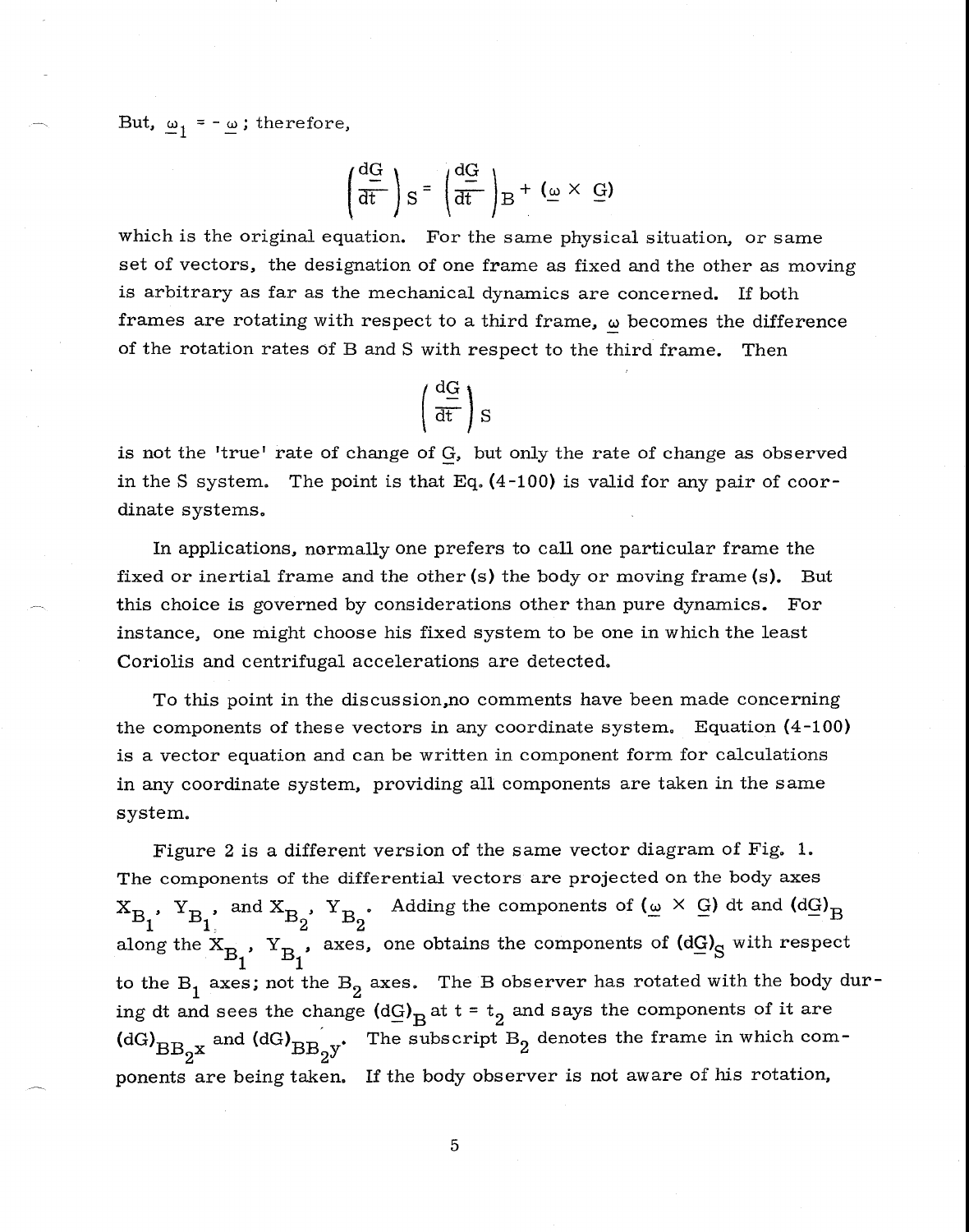

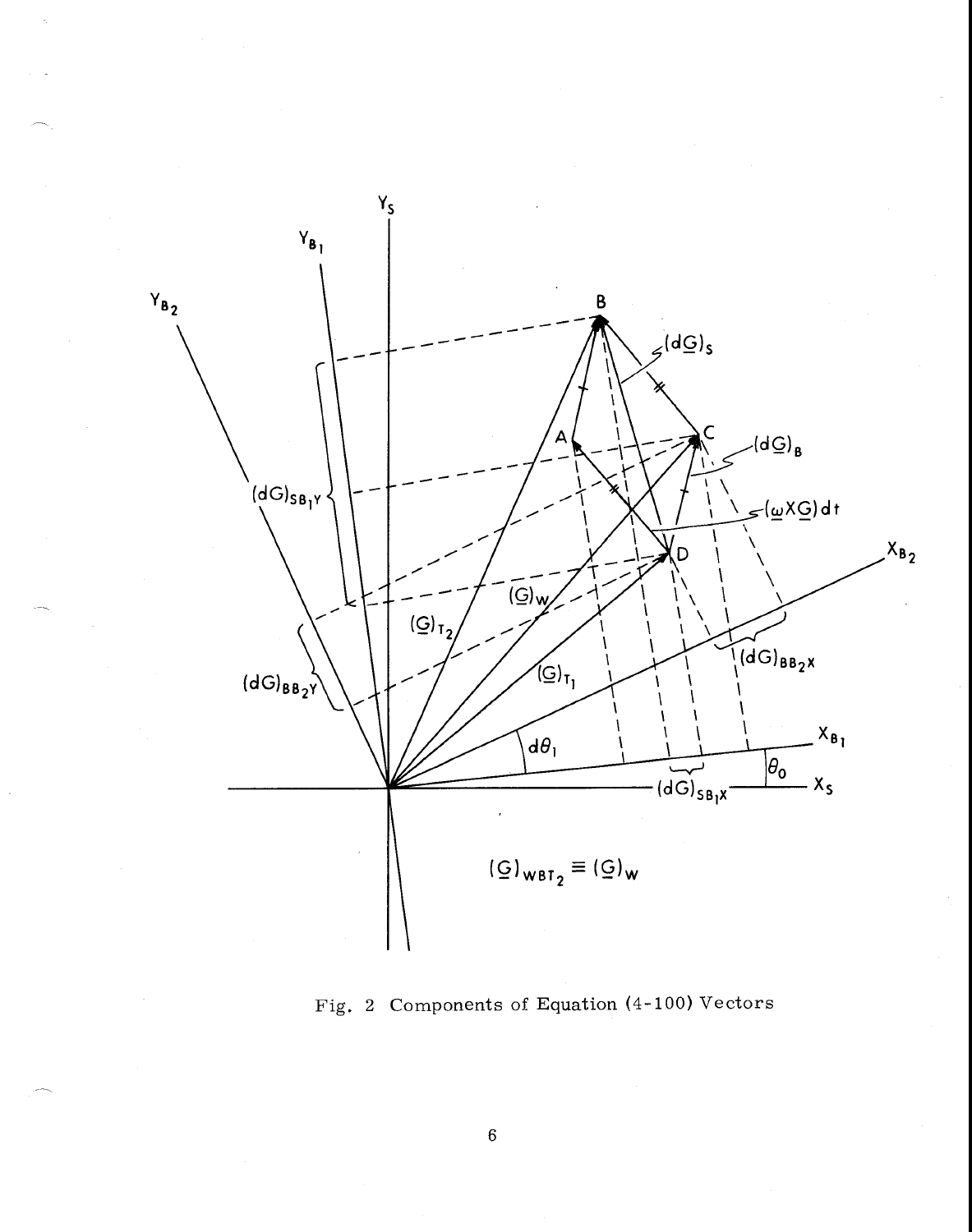he can only calculate a  $(dG)_{\overline{B}}$  for each time step; each of which he adds to his previous  $\underline{G}_W$  to obtain his present  $\underline{G}_W$  in components of his present B system.

If the B observer is aware of his rotation with respect to the S frame, at  $t = T_2$  he observes  $(dG)_R$  which he realizes is not the 'correct' change in G, and that he must add ( $\omega \times G$ ) dt to (dG)<sub>B</sub>, both of whose components are in  $X_{B_1}$ ,  $Y_{B_1}$ , to obtain  $(dG)_{S}$ . By adding  $(dG)_{S}$  to  $(G)_{T_1}$  he has the new vector  $G_{T_2}$ , whose components are still in  $X_{B_1}$ ,  $Y_{B_1}$ . At  $t = T_2$  he can observe the components of  $G_{T_{\alpha}}$  which are exactly the same components 2  $G_W$  has in the B<sub>1</sub> system. Hence, for each time step dt, he uses Eq. (4-100) to calculate the 'correct' change in G, in the S system, but in components of the B system before the integration step  $(B_1$  system in Fig. 1). If for n integration time steps he stores

 $d\theta_{n-1} = \omega dt$ , ---------,  $d\theta_1 = \omega dt$ 

where the  $d\theta$ 's are the angles thru which the B system has rotated in each time step, the B observer can at any time calculate the present G vector in terms of any of the previous B coordinate systems, back to the starting B system  $X_{B_1}$ ,  $Y_{B_1}$ . Nothing yet has been said about the orientation of any of the  $\overline{B}$  systems with respect to the S system.

To use Eq. (4-100) as explained above, no information is needed regarding the orientation of the S system, only that the B system is rotating with angular velocity,  $\omega$ , with respect to it. If the initial orientation  $(\theta_0)$ of  $B_1$  with respect to the S system is given, and

$$
\int_{T_1}^{T_n} \omega dt + \theta_o
$$

is stored, then the vector G can also be written in the S system. As the Jan. 7 memo points out; in general when making this kind of calculation on a computer, it is more convenient to use a matrix formulation of Eq. (4-100) (Broxmeyer, "Inertial Navigation Systems").

To sum up, both observers, B and S, at any time, t, see the same